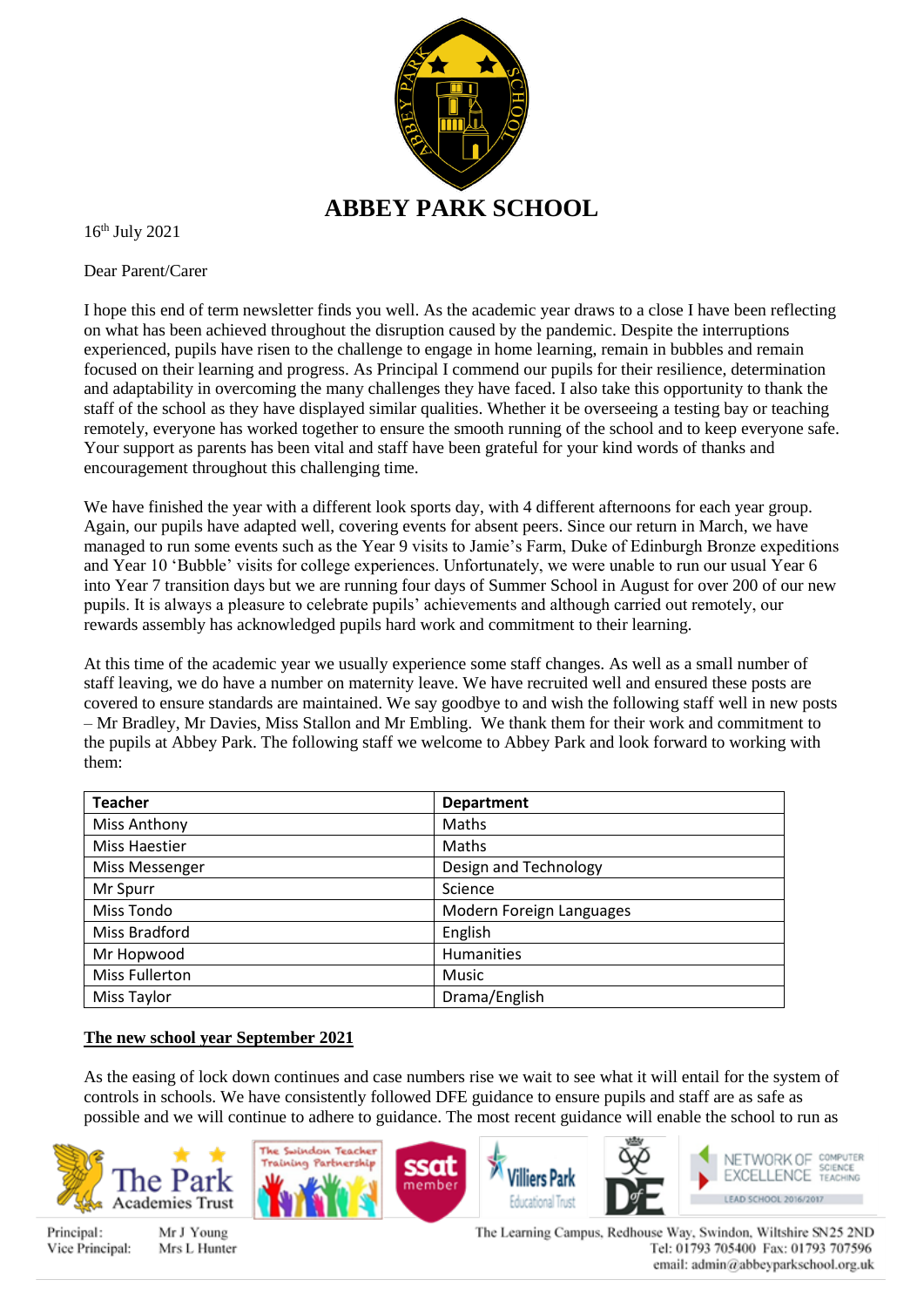

normal in September. There will be no 'Year group bubbles' so all pupils will be allowed to access specialist teaching rooms around the school. We will have in place an appropriate risk assessment and contingency plan to inform you of our processes should there be an outbreak of the virus.

# **C-19 Lateral flow testing for pupils**

The DFE requires pupils to be tested twice within 3-5 days before their full return to school in September. Similar to our return in March, we intend to run a test centre in school from Friday 27<sup>th</sup> August. Implementing this process before the start of term will enable pupils to return as normal as the term begins. There will be a testing schedule sent out to inform you of when to send your child in for a test. After the first test they will return home and if negative on their second test will be able to return to school as normal.

## **The start of Term**

Year 7 only on Friday 3<sup>rd</sup> September ready for an 8.45am start. All pupils return on Monday  $6<sup>th</sup>$  September ready for an 8.45am start.

#### **Arrival to and from school**

Pupils will arrive to school by 8.40am ready for a prompt 8.45 start in registration with their tutor. School will end at 3.10pm for all pupils unless they attend Session 6 or detention.

Years 7, 8 and 9 will arrive through the pupil gate which will open at 8.15am. They will also leave school through the pupil gate.

**Years 10 and 11** will arrive through the front entrance of the school which will open at 8.15am. They will also leave through the front entrance.

## **Uniform**

Pupils will be required to be in **full, correct uniform** of Blazers, ties, formal black school shoes and will resume bringing PE kit to school to change into. An Abbey Park jumper is not a substitute for a blazer.

## **Equipment**

Tutors will carry out equipment checks so it is important that your child arrives in September with full equipment which is listed below. We will provide pupils with an APS Pupil Planner which they need to bring to school every day.

| Pen Black or Blue x 2   | Coloured pencils      | Pair of compasses  |
|-------------------------|-----------------------|--------------------|
| Pencil x 2              | Green pen (for noting | Protractor         |
| Pencil Sharpener        | feedback)             |                    |
| Ruler                   | Highlighter pens      | Dictionary         |
| Rubber                  | Glue stick            | Pair of headphones |
| Pair of safety scissors | Calculator            | Reading book (from |
|                         |                       | home)              |





Mr J Young Mrs L Hunter



The Learning Campus, Redhouse Way, Swindon, Wiltshire SN25 2ND Tel: 01793 705400 Fax: 01793 707596 email: admin@abbeyparkschool.org.uk